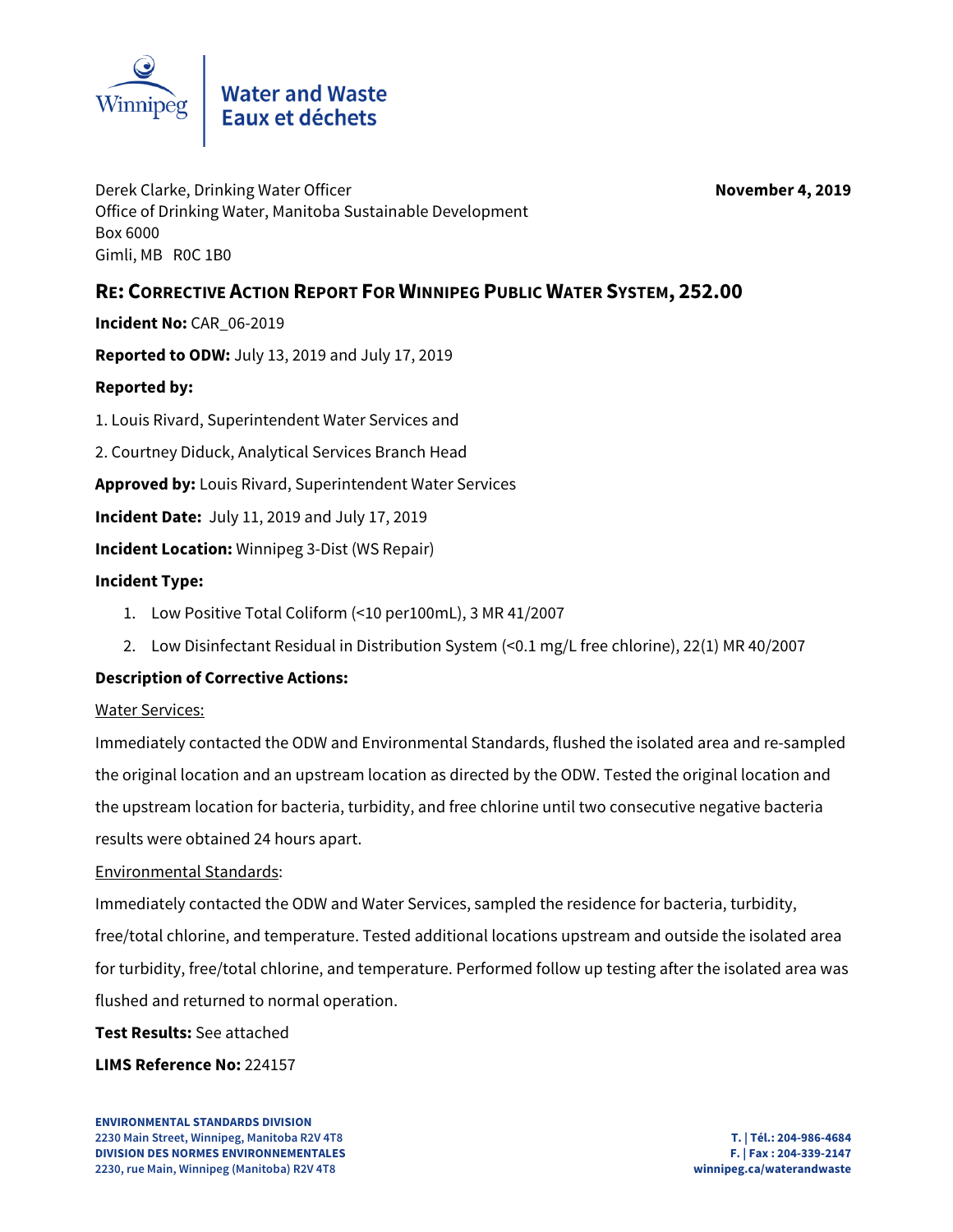

# **EMERGENCY REPORTING IS REQUIRED WHERE A POTENTIAL HEALTH RISK IS INVOLVED. FOLLOW THE INSTRUCTIONS OF YOUR DRINKING WATER OFFICER IN SITUATIONS REQUIRING IMMEDIATE REPORTING**

N:\Environmental Standards\Analytical Services\Government Agencies\Office of Drinking Water\Corrective Action Reports